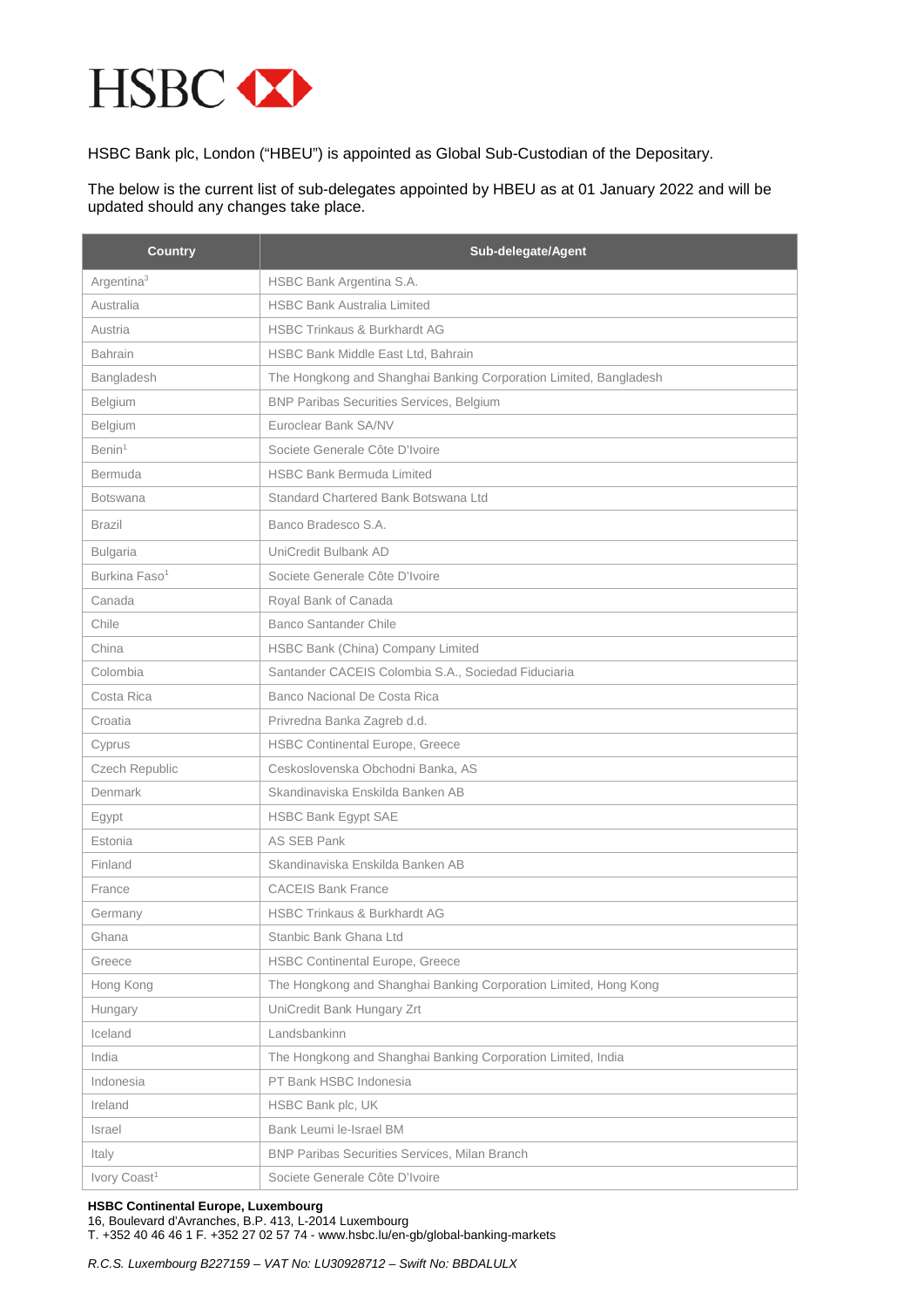

| <b>Country</b>       | Sub-delegate/Agent                                                 |
|----------------------|--------------------------------------------------------------------|
| Japan                | The Hongkong and Shanghai Banking Corporation Limited, Japan       |
| Jordan               | Bank of Jordan                                                     |
| Kazakhstan           | <b>JSC Citibank Kazakhstan</b>                                     |
| Kenya                | Stanbic Bank Kenya Ltd                                             |
| Kuwait               | HSBC Bank Middle East Ltd, Kuwait Branch                           |
| Latvia               | AS SEB Banka                                                       |
| Lithuania            | <b>AB SEB Bankas</b>                                               |
| Luxembourg           | Clearstream Banking S.A.                                           |
| Malaysia             | <b>HSBC Bank Malaysia Berhad</b>                                   |
| Mali <sup>1</sup>    | Societe Generale Côte D'Ivoire                                     |
| <b>Mauritius</b>     | The Hongkong and Shanghai Banking Corporation Limited, Mauritius   |
| Mexico               | HSBC Mexico, S.A.                                                  |
| Morocco              | Citibank Maghreb S.A.                                              |
| Netherlands          | <b>BNP Paribas Securities Services</b>                             |
| New Zealand          | The Hongkong and Shanghai Banking Corporation Limited, New Zealand |
| Niger <sup>1</sup>   | Societe Generale Côte D'Ivoire                                     |
| Nigeria              | <b>Stanbic IBTC Bank</b>                                           |
| Norway               | Skandinaviska Enskilda Banken AB                                   |
| Oman                 | HSBC Bank Oman S.A.O.G.                                            |
| Pakistan             | Citibank NA                                                        |
| Palestine            | Bank of Jordan Plc, Palestine Branch                               |
| Peru                 | Citibank del Peru                                                  |
| Philippines          | The Hongkong and Shanghai Banking Corporation Limited, Philippines |
| Poland               | Bank Polska Kasa Opieki S.A.                                       |
| Portugal             | <b>BNP Paribas Securities Services</b>                             |
| Qatar                | HSBC Bank Middle East Ltd, Qatar Branch                            |
| Romania              | Citibank Europe plc, Dublin - Romania Branch                       |
| Russia               | AO Citibank                                                        |
| Saudi Arabia         | <b>HSBC Saudi Arabia Limited</b>                                   |
| Senegal <sup>1</sup> | Societe Generale Côte D'Ivoire                                     |
| Serbia               | Unicredit Bank Srbija A.D.                                         |
| Singapore            | The Hongkong and Shanghai Banking Corporation Limited, Singapore   |
| Slovakia             | Ceskoslovenska Obchodna Banka AS                                   |
| Slovenia             | UniCredit Banka Slovenija DD                                       |
| South Africa         | Standard Bank of South Africa Limited                              |
| South Korea          | The Hongkong and Shanghai Banking Corporation Limited, South Korea |
| Spain                | <b>BNP Paribas Securities Services</b>                             |
| Sri Lanka            | The Hongkong and Shanghai Banking Corporation Limited, Sri Lanka   |
| Sweden               | Skandinaviska Enskilda Banken AB                                   |
| Switzerland          | Credit Suisse (Switzerland) Ltd                                    |
| Taiwan               | HSBC Bank (Taiwan) Limited                                         |
| Tanzania             | Standard Chartered Bank (Mauritius) Ltd, Tanzania                  |

## **HSBC Continental Europe, Luxembourg**

16, Boulevard d'Avranches, B.P. 413, L-2014 Luxembourg T. +352 40 46 46 1 F. +352 27 02 57 74 - www.hsbc.lu/en-gb/global-banking-markets